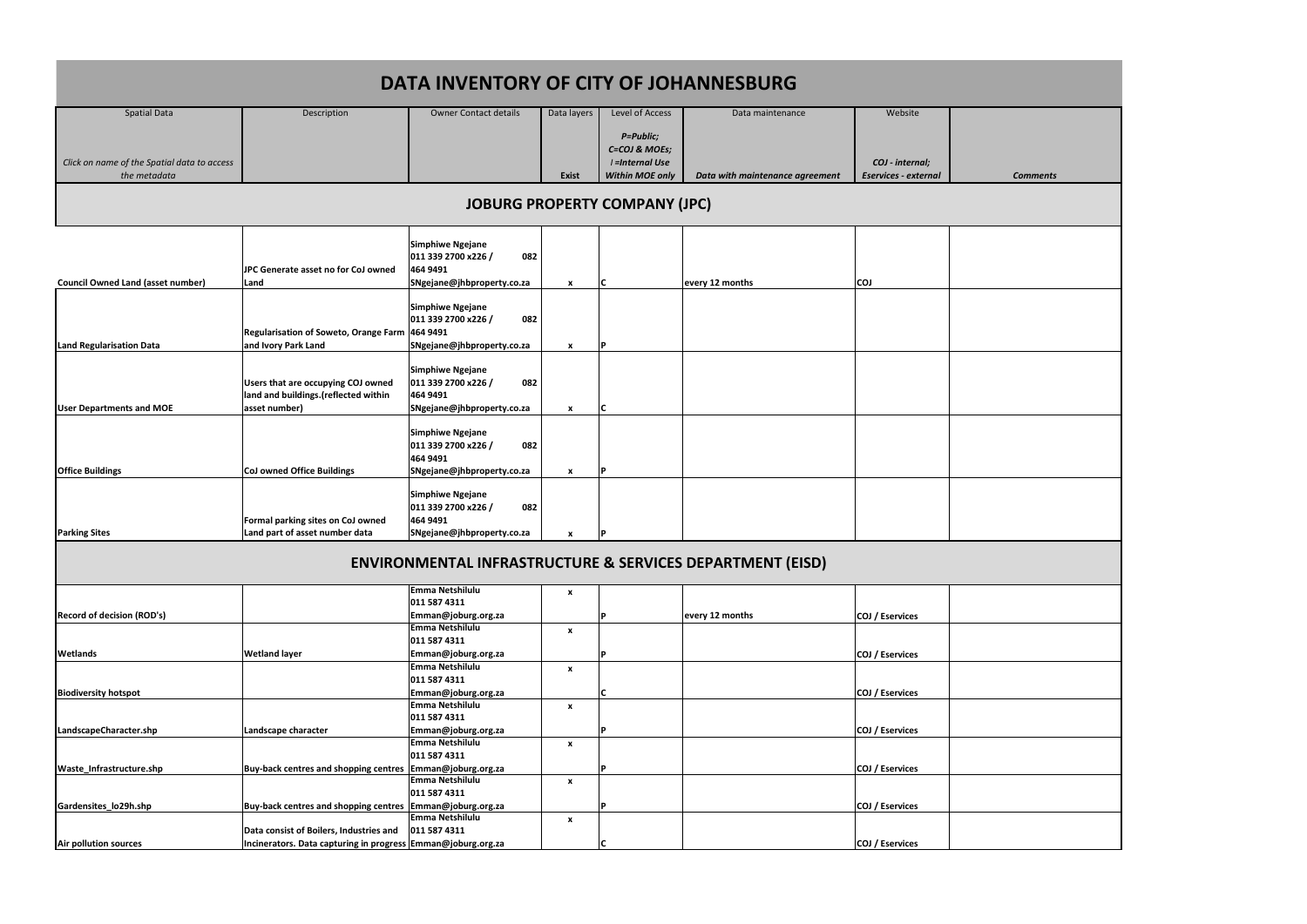|                              |                                                          | Emma Netshilulu                                  | $\pmb{\chi}$     |                                |                 |                 |  |
|------------------------------|----------------------------------------------------------|--------------------------------------------------|------------------|--------------------------------|-----------------|-----------------|--|
|                              |                                                          | 011 587 4311                                     |                  |                                |                 |                 |  |
| OtherHabitats.shp            | Sensitive habitats - combined data                       | Emman@joburg.org.za                              |                  |                                |                 | COJ / Eservices |  |
|                              |                                                          | Emma Netshilulu<br>011 587 4311                  | $\boldsymbol{x}$ |                                |                 |                 |  |
| Protected areas Lo29h.shp    | <b>Protected areas within COJ</b>                        | Emman@joburg.org.za                              |                  | Þ                              |                 | COJ / Eservices |  |
|                              |                                                          | Emma Netshilulu                                  | $\pmb{\chi}$     |                                |                 |                 |  |
|                              | EcoStatus of rivers in COJ (classes per                  | 011 587 4311                                     |                  |                                |                 |                 |  |
| COJ_EcoStatus_lo29h.shp      | reach)                                                   | Emman@joburg.org.za                              |                  | Þ                              |                 | COJ / Eservices |  |
|                              |                                                          |                                                  |                  | <b>JOBURG WATER (JW)</b>       |                 |                 |  |
|                              |                                                          | Romana Kalas<br>011                              |                  |                                |                 |                 |  |
|                              |                                                          | 688 1635 /<br>082 446                            |                  |                                |                 |                 |  |
|                              |                                                          | 8773                                             |                  |                                |                 |                 |  |
| <b>JW Depots</b>             | <b>Boundary and Position</b>                             | Romana.kalas@jwater.co.za                        | $\pmb{\chi}$     | C                              | every 12 months | <b>COJ</b>      |  |
| <b>Water Sampling Points</b> | <b>Water Sampling Points</b>                             | Romana Kalas<br>011                              |                  |                                |                 |                 |  |
|                              |                                                          | 688 1635 /<br>082 446                            |                  |                                |                 |                 |  |
|                              |                                                          | 8773                                             |                  |                                |                 |                 |  |
|                              |                                                          | Romana.kalas@jwater.co.za                        | $\pmb{\chi}$     |                                |                 |                 |  |
| <b>Sewer Mains</b>           |                                                          | Romana Kalas<br>011<br>688 1635 /<br>082 446     |                  |                                |                 |                 |  |
|                              |                                                          | 8773                                             |                  |                                |                 |                 |  |
|                              | Pipes, Nodes, Service Connections                        | Romana.kalas@jwater.co.za                        | $\pmb{\chi}$     |                                |                 |                 |  |
| <b>Water Mains</b>           |                                                          | Romana Kalas<br>011                              |                  |                                |                 |                 |  |
|                              |                                                          | 688 1635 /<br>082 446                            |                  |                                |                 |                 |  |
|                              |                                                          | 8773                                             |                  |                                |                 |                 |  |
|                              | Pipes, Nodes, Service Connections                        | Romana.kalas@jwater.co.za                        | $\pmb{\chi}$     |                                |                 |                 |  |
| <b>STATS (Suburbs)</b>       |                                                          | Romana Kalas<br>011                              |                  |                                |                 |                 |  |
|                              |                                                          | 688 1635 /<br>082 446                            |                  |                                |                 |                 |  |
|                              | Statistics layer 100%CoJ Cover (created 8773             |                                                  |                  |                                |                 |                 |  |
|                              | by JWater for JWater use)                                | Romana.kalas@jwater.co.za<br>Romana Kalas<br>011 | $\pmb{\chi}$     |                                |                 |                 |  |
| <b>Sewer Catchments</b>      |                                                          | 688 1635 /<br>082 446                            |                  |                                |                 |                 |  |
|                              |                                                          | 8773                                             |                  |                                |                 |                 |  |
|                              | <b>Catchments, Sub-Catchments</b>                        | Romana.kalas@jwater.co.za                        | $\mathbf{x}$     | C                              |                 |                 |  |
| <b>Water Zones</b>           |                                                          | Romana Kalas<br>011                              |                  |                                |                 |                 |  |
|                              |                                                          | 688 1635 /<br>082 446                            |                  |                                |                 |                 |  |
|                              |                                                          | 8773                                             |                  |                                |                 |                 |  |
|                              | <b>Areas Supplied by Reservoir, Tower</b>                | Romana.kalas@jwater.co.za                        | $\pmb{\chi}$     |                                |                 |                 |  |
|                              |                                                          |                                                  |                  | <b>JOBURG CITY PARKS (JCP)</b> |                 |                 |  |
| Open spaces poly             | This is the updated open space dataset Millicent Vetbooi | 011                                              | $\mathbf{x}$     |                                |                 |                 |  |
|                              | which combined the attributes from                       | 683 8231 /                                       |                  |                                |                 |                 |  |
|                              | the above point & poly datasets into on 072 123 8723     |                                                  |                  |                                |                 |                 |  |
|                              | polygon dataset to simplify database                     | mvetbooi@jhbcityparks.com                        |                  |                                |                 |                 |  |
|                              | administration. All "open space" not                     |                                                  |                  |                                |                 |                 |  |
|                              | under JCP jurisdiction has also been                     |                                                  |                  |                                |                 |                 |  |
|                              | removed from this dataset to improve                     |                                                  |                  |                                |                 |                 |  |
|                              | calculations in terms of total Ha under<br>JCP control.  |                                                  |                  |                                |                 |                 |  |
|                              |                                                          |                                                  |                  | P                              |                 |                 |  |
| <b>Developed parks</b>       | Developed parks including regional,                      | <b>Millicent Vetbooi</b><br>011                  | $\mathbf{x}$     |                                |                 |                 |  |
|                              | flagship and community parks                             | 683 8231 /                                       |                  |                                |                 |                 |  |
|                              |                                                          | 072 123 8723                                     |                  |                                |                 |                 |  |
|                              |                                                          | mvetbooi@jhbcityparks.com                        |                  |                                |                 |                 |  |
|                              |                                                          |                                                  |                  | D                              | every 12 months | COJ / Eservices |  |
| <b>Undeveloped Parks</b>     | Undeveloped but actively maintained                      | <b>Millicent Vetbooi</b><br>011                  | $\mathbf{x}$     |                                |                 |                 |  |
|                              | parks/openspace                                          | 683 8231 /                                       |                  |                                |                 |                 |  |
|                              |                                                          | 072 123 8723                                     |                  |                                |                 |                 |  |
|                              |                                                          | mvetbooi@jhbcityparks.com                        |                  | D                              |                 |                 |  |
|                              |                                                          |                                                  |                  |                                | every 12 months | COJ / Eservices |  |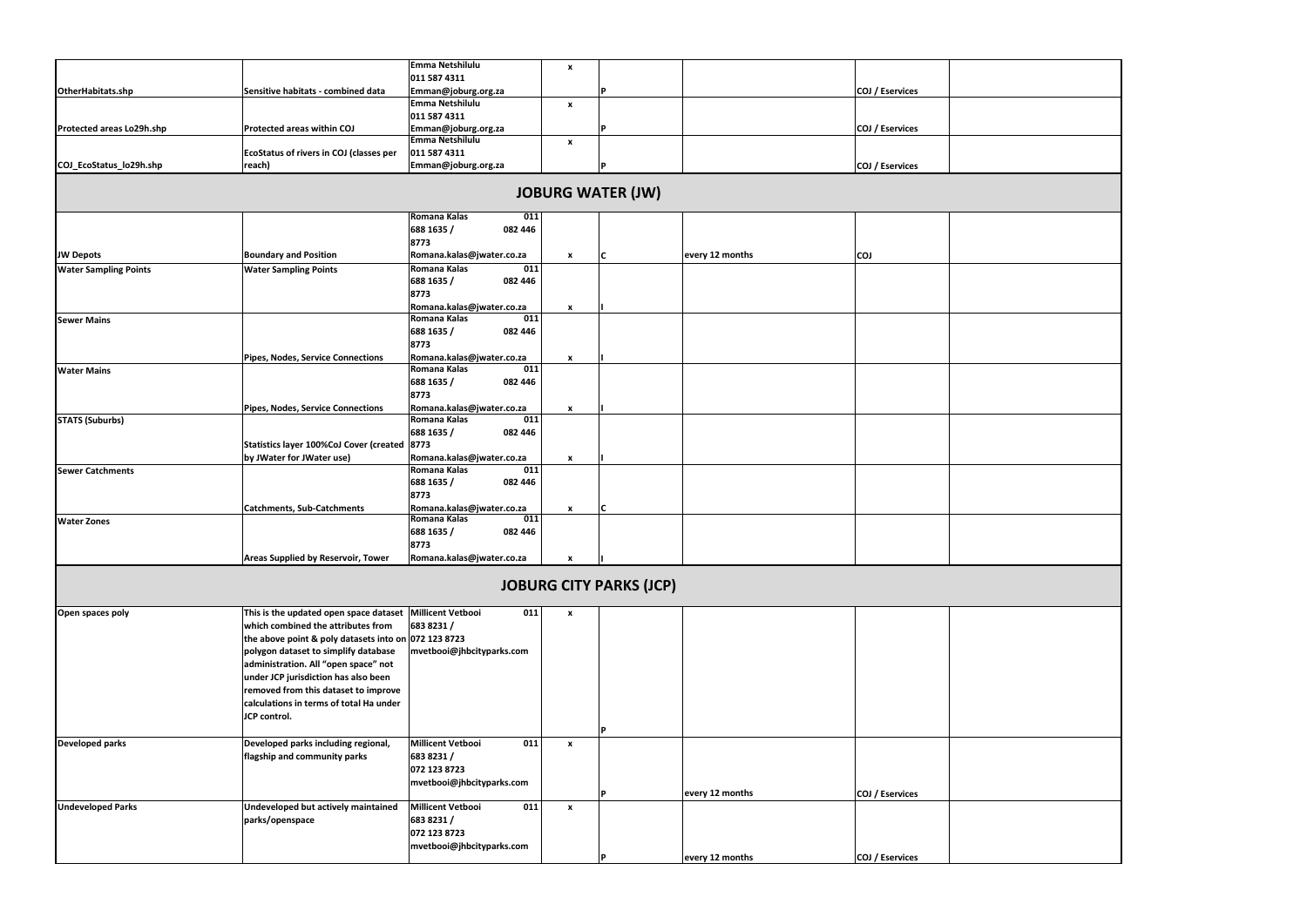| Undeveloped openspace (Veld) | Undeveloped ad-hoc maintained                             | <b>Millicent Vetbooi</b>  | 011<br>$\mathbf{x}$              |     |                 |                        |  |
|------------------------------|-----------------------------------------------------------|---------------------------|----------------------------------|-----|-----------------|------------------------|--|
|                              | openspace                                                 | 683 8231 /                |                                  |     |                 |                        |  |
|                              |                                                           | 072 123 8723              |                                  |     |                 |                        |  |
|                              |                                                           | mvetbooi@jhbcityparks.com |                                  |     |                 |                        |  |
|                              |                                                           |                           |                                  |     | every 12 months | COJ / Eservices        |  |
| <b>Cemeteries</b>            | Active and passive cemetries actively                     | <b>Millicent Vetbooi</b>  | 011<br>$\boldsymbol{\mathsf{x}}$ |     |                 |                        |  |
|                              | maintained                                                | 683 8231 /                |                                  |     |                 |                        |  |
|                              |                                                           | 072 123 8723              |                                  |     |                 |                        |  |
|                              |                                                           | mvetbooi@jhbcityparks.com |                                  |     |                 |                        |  |
|                              |                                                           |                           |                                  | D   |                 |                        |  |
| <b>Cemetery blocks</b>       | <b>Cemetery sections</b>                                  | <b>Millicent Vetbooi</b>  | 011<br>$\pmb{\chi}$              |     |                 |                        |  |
|                              |                                                           | 683 8231 /                |                                  |     |                 |                        |  |
|                              |                                                           |                           |                                  |     |                 |                        |  |
|                              |                                                           | 072 123 8723              |                                  |     |                 |                        |  |
|                              |                                                           | mvetbooi@jhbcityparks.com |                                  | P   |                 |                        |  |
|                              |                                                           |                           |                                  |     |                 |                        |  |
| <b>All Grass</b>             | All grassed area in COJ as captured                       | <b>Millicent Vetbooi</b>  | 011<br>$\boldsymbol{x}$          |     |                 |                        |  |
|                              | from 2006 aerial photography but not                      | 683 8231 /                |                                  |     |                 |                        |  |
|                              | actively maintained                                       | 072 123 8723              |                                  |     |                 |                        |  |
|                              |                                                           | mvetbooi@jhbcityparks.com |                                  |     |                 |                        |  |
|                              |                                                           |                           |                                  | C   |                 |                        |  |
| <b>Bulk &amp; Capex</b>      | Location of bulk, Capex & Mig budget                      | <b>Millicent Vetbooi</b>  | 011<br>$\mathbf{x}$              |     |                 |                        |  |
|                              | allocation upto January 2010 but not                      | 683 8231 /                |                                  |     |                 |                        |  |
|                              | actively maintained                                       | 072 123 8723              |                                  |     |                 |                        |  |
|                              |                                                           | mvetbooi@jhbcityparks.com |                                  |     |                 |                        |  |
|                              |                                                           |                           |                                  |     |                 |                        |  |
| <b>Contractor Areas</b>      | Areas of operation for old zone Soweto Millicent Vetbooi  |                           | 011<br>$\mathbf{x}$              |     |                 |                        |  |
|                              | but not actively maintained                               | 683 8231 /                |                                  |     |                 |                        |  |
|                              |                                                           | 072 123 8723              |                                  |     |                 |                        |  |
|                              |                                                           | mvetbooi@jhbcityparks.com |                                  |     |                 |                        |  |
|                              |                                                           |                           |                                  |     |                 |                        |  |
| <b>City Parks Depots</b>     | <b>Locations of JCP Depots</b>                            | <b>Millicent Vetbooi</b>  | 011<br>$\mathbf{x}$              |     |                 |                        |  |
|                              |                                                           | 683 8231 /                |                                  |     |                 |                        |  |
|                              |                                                           | 072 123 8723              |                                  |     |                 |                        |  |
|                              |                                                           | mvetbooi@jhbcityparks.com |                                  |     |                 |                        |  |
|                              |                                                           |                           |                                  | D   |                 | <b>IMS / Eservices</b> |  |
| <b>JCP Zones</b>             | Old JCP Zones (now switched to and                        | <b>Millicent Vetbooi</b>  | 011<br>$\mathbf{x}$              |     |                 |                        |  |
|                              | following existing Regional boundaries) 683 8231 /        |                           |                                  |     |                 |                        |  |
|                              | not actively maintained                                   | 072 123 8723              |                                  |     |                 |                        |  |
|                              |                                                           |                           |                                  |     |                 |                        |  |
|                              |                                                           | mvetbooi@jhbcityparks.com |                                  | lC. |                 | <b>IMS</b>             |  |
| <b>Monitoring Schedules</b>  | Site visits concentration for the                         | Millicent Vetbooi         | 011<br>$\pmb{\chi}$              |     |                 |                        |  |
|                              |                                                           |                           |                                  |     |                 |                        |  |
|                              | monitoring unit but not actively                          | 683 8231 /                |                                  |     |                 |                        |  |
|                              | maintained                                                | 072 123 8723              |                                  |     |                 |                        |  |
|                              |                                                           | mvetbooi@jhbcityparks.com |                                  |     |                 |                        |  |
|                              |                                                           |                           |                                  |     |                 |                        |  |
| Crime_Hotspots               | Crime hotspots in parks as indicated by Millicent Vetbooi |                           | 011<br>$\mathbf{x}$              |     |                 |                        |  |
|                              | park rangers, showing vagrancy, illegal                   | 683 8231 /                |                                  |     |                 |                        |  |
|                              | drinking etc. not actively maintained                     | 072 123 8723              |                                  |     |                 |                        |  |
|                              |                                                           | mvetbooi@jhbcityparks.com |                                  |     |                 |                        |  |
|                              |                                                           |                           |                                  | C   |                 |                        |  |
| <b>Main arterials</b>        | JCP maintained main arterials                             | <b>Millicent Vetbooi</b>  | 011<br>$\boldsymbol{x}$          |     |                 |                        |  |
|                              |                                                           | 683 8231 /                |                                  |     |                 |                        |  |
|                              |                                                           | 072 123 8723              |                                  |     |                 |                        |  |
|                              |                                                           | mvetbooi@jhbcityparks.com |                                  |     |                 |                        |  |
|                              |                                                           |                           |                                  |     |                 |                        |  |
| <b>Road verges</b>           | Grassed area of road verges                               | <b>Millicent Vetbooi</b>  | 011<br>$\mathbf{x}$              |     |                 |                        |  |
|                              | maintained by JCP                                         | 683 8231 /                |                                  |     |                 |                        |  |
|                              |                                                           | 072 123 8723              |                                  |     |                 |                        |  |
|                              |                                                           | mvetbooi@jhbcityparks.com |                                  |     |                 |                        |  |
|                              |                                                           |                           |                                  |     | every 6 months  | COJ / Eservices        |  |
|                              |                                                           |                           |                                  |     |                 |                        |  |

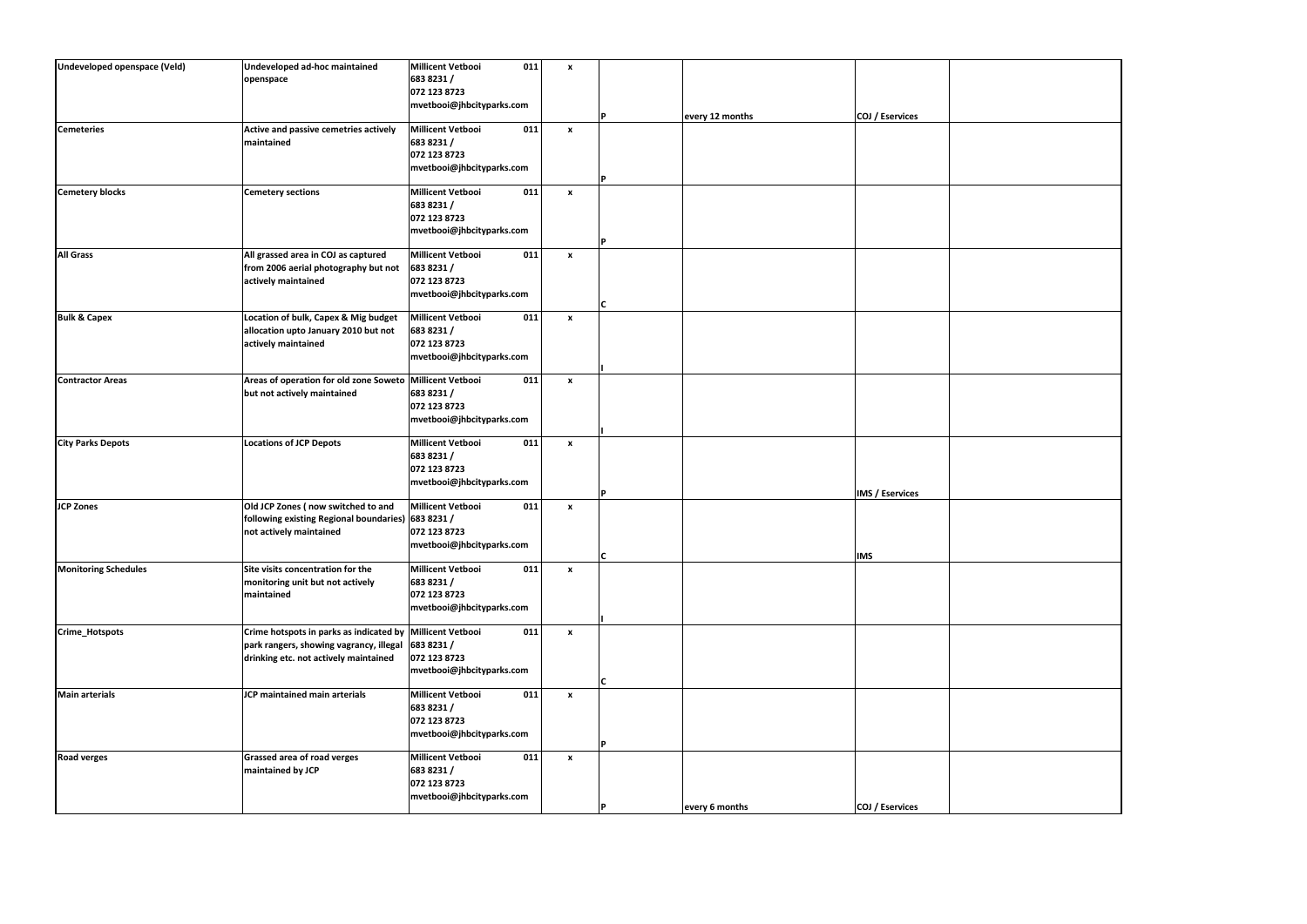| <b>Street Trees</b>                            | <b>Location of street trees</b>   | Millicent Vetbooi<br>011                      | $\mathbf{x}$       |   |                 |                 |  |
|------------------------------------------------|-----------------------------------|-----------------------------------------------|--------------------|---|-----------------|-----------------|--|
|                                                |                                   | 683 8231 /                                    |                    |   |                 |                 |  |
|                                                |                                   | 072 123 8723                                  |                    |   |                 |                 |  |
|                                                |                                   | mvetbooi@jhbcityparks.com                     |                    |   |                 |                 |  |
|                                                |                                   |                                               |                    |   | every 12 months | <b>COJ</b>      |  |
| <b>Onkey Asset data</b>                        | All JCP assets as captured by AIV | 011<br><b>Millicent Vetbooi</b>               | $\mathbf{x}$       |   |                 |                 |  |
|                                                | capturing team                    | 683 8231 /                                    |                    |   |                 |                 |  |
|                                                |                                   | 072 123 8723                                  |                    |   |                 |                 |  |
|                                                |                                   | mvetbooi@jhbcityparks.com                     |                    |   |                 |                 |  |
|                                                |                                   |                                               |                    | C |                 |                 |  |
| <b>Trees Soweto Greening</b>                   | Trees planted for the 2010 legacy | 011<br><b>Millicent Vetbooi</b>               | $\boldsymbol{x}$   |   |                 |                 |  |
|                                                | project not actively maintained   | 683 8231 /                                    |                    |   |                 |                 |  |
|                                                |                                   | 072 123 8723                                  |                    |   |                 |                 |  |
|                                                |                                   | mvetbooi@jhbcityparks.com                     |                    |   |                 |                 |  |
|                                                |                                   |                                               |                    |   |                 |                 |  |
| <b>Walking Trails</b>                          | <b>JCP walking trails</b>         | <b>Millicent Vetbooi</b><br>011               | $\mathbf{x}$       |   |                 |                 |  |
|                                                |                                   | 683 8231 /                                    |                    |   |                 |                 |  |
|                                                |                                   | 072 123 8723                                  |                    |   |                 |                 |  |
|                                                |                                   | mvetbooi@jhbcityparks.com                     |                    |   |                 |                 |  |
|                                                |                                   |                                               |                    | D |                 | <b>COJ</b>      |  |
| <b>Waterbodies</b>                             | JCP maintained waterbodies        | <b>Millicent Vetbooi</b><br>011               | $\mathbf{x}$       |   |                 |                 |  |
|                                                |                                   | 683 8231 /                                    |                    |   |                 |                 |  |
|                                                |                                   | 072 123 8723                                  |                    |   |                 |                 |  |
|                                                |                                   | mvetbooi@jhbcityparks.com                     |                    |   |                 |                 |  |
|                                                |                                   |                                               |                    | C |                 |                 |  |
| <b>Water Features</b>                          | <b>JCP Water features</b>         | 011<br><b>Millicent Vetbooi</b>               | $\mathbf{x}$       |   |                 |                 |  |
|                                                |                                   | 683 8231 /                                    |                    |   |                 |                 |  |
|                                                |                                   | 072 123 8723                                  |                    |   |                 |                 |  |
|                                                |                                   | mvetbooi@jhbcityparks.com                     |                    |   |                 |                 |  |
|                                                |                                   |                                               |                    |   | every 12 months | COJ / Eservices |  |
|                                                |                                   |                                               | <b>PIKITUP</b>     |   |                 |                 |  |
|                                                |                                   |                                               |                    |   |                 |                 |  |
|                                                |                                   | Lungile Selani                                |                    |   |                 |                 |  |
|                                                |                                   | 011 712 5228/<br>087                          |                    |   |                 |                 |  |
|                                                |                                   | 357 1157                                      |                    |   |                 |                 |  |
|                                                | <b>Composting Sites</b>           | lungileselani@pikitup.co.za                   | $\boldsymbol{x}$   |   |                 |                 |  |
|                                                |                                   | Lungile Selani                                |                    |   |                 |                 |  |
|                                                |                                   | 011 712 5228/<br>087                          |                    |   |                 |                 |  |
|                                                |                                   | 357 1157                                      |                    |   |                 |                 |  |
| Composting<br><b>Proposed Composting Sites</b> | <b>Proposed Sites</b>             | lungileselani@pikitup.co.za                   | $\mathbf{x}$       |   |                 |                 |  |
|                                                |                                   | Lungile Selani                                |                    |   |                 |                 |  |
|                                                |                                   | 011 712 5228/<br>087                          |                    |   |                 |                 |  |
|                                                |                                   | 357 1157                                      |                    |   |                 |                 |  |
|                                                | <b>PIKITUP Depots</b>             | lungileselani@pikitup.co.za                   | $\pmb{\mathsf{x}}$ |   |                 |                 |  |
|                                                |                                   | Lungile Selani                                |                    |   |                 |                 |  |
|                                                |                                   | 011 712 5228/<br>087                          |                    |   |                 |                 |  |
| <b>PIKIT-UP Depot Point</b>                    |                                   | 357 1157                                      |                    |   |                 |                 |  |
| <b>Pikit-Up Depots</b>                         | <b>PIKITUP Depot Areas</b>        | lungileselani@pikitup.co.za                   | $\pmb{\mathsf{x}}$ |   |                 |                 |  |
|                                                |                                   | Lungile Selani                                |                    |   |                 |                 |  |
|                                                |                                   | 011 712 5228/<br>087                          |                    |   |                 |                 |  |
|                                                |                                   | 357 1157                                      |                    |   |                 |                 |  |
| <b>Proposed Depots</b>                         | <b>Proposed Depot Locations</b>   | lungileselani@pikitup.co.za<br>Lungile Selani | x                  |   |                 |                 |  |
|                                                |                                   | 011 712 5228/<br>087                          |                    |   |                 |                 |  |
|                                                |                                   | 357 1157                                      |                    |   |                 |                 |  |
|                                                |                                   |                                               | $\pmb{\mathsf{x}}$ |   |                 |                 |  |
| <b>Garden Sites</b>                            | <b>Garden Sites</b>               | lungileselani@pikitup.co.za<br>Lungile Selani |                    |   |                 |                 |  |
|                                                |                                   | 011 712 5228/<br>087                          |                    |   |                 |                 |  |
|                                                |                                   | 357 1157                                      |                    |   |                 |                 |  |

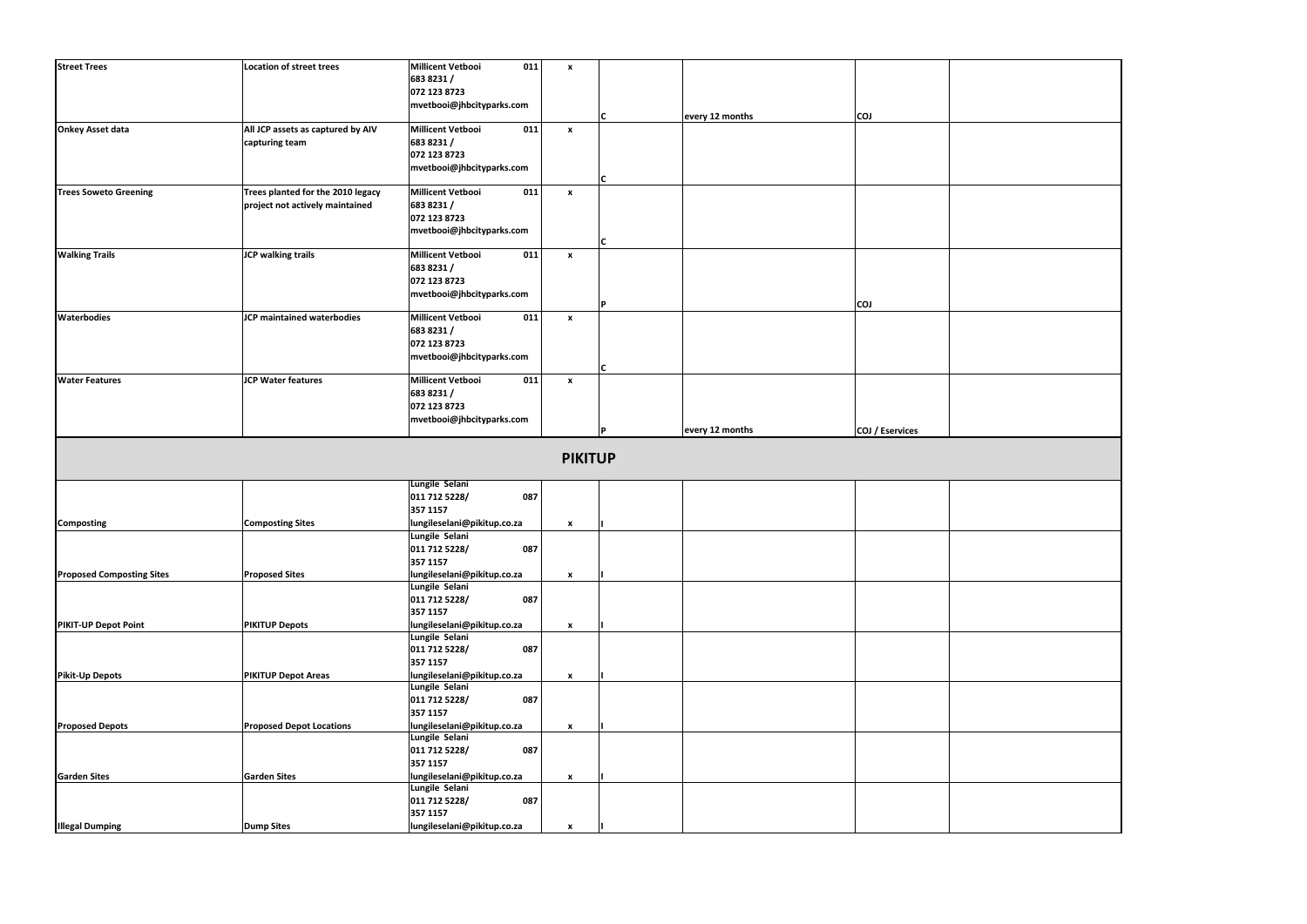|                                                                        |                                       | Lungile Selani                                   |                    |                        |                 |            |  |
|------------------------------------------------------------------------|---------------------------------------|--------------------------------------------------|--------------------|------------------------|-----------------|------------|--|
|                                                                        |                                       | 011 712 5228/<br>087                             |                    |                        |                 |            |  |
|                                                                        |                                       | 357 1157                                         |                    |                        |                 |            |  |
| <b>Swivel Bins</b>                                                     | Layers indicating in locations        | lungileselani@pikitup.co.za                      | X                  |                        |                 |            |  |
|                                                                        |                                       | Lungile Selani                                   |                    |                        |                 |            |  |
|                                                                        |                                       | 011 712 5228/<br>087                             |                    |                        |                 |            |  |
|                                                                        |                                       | 357 1157                                         |                    |                        |                 |            |  |
| <b>Street Sweeping Schedules</b>                                       | <b>Street Sweeping Schedules</b>      | lungileselani@pikitup.co.za                      | X                  |                        | every 12 months |            |  |
|                                                                        |                                       | Lungile Selani<br>011 712 5228/                  |                    |                        |                 |            |  |
|                                                                        |                                       | 087                                              |                    |                        |                 |            |  |
|                                                                        |                                       | 357 1157                                         |                    |                        |                 |            |  |
| <b>RCR (Refuse Collection Rounds)</b>                                  | <b>RCR (Refuse Collection Rounds)</b> | lungileselani@pikitup.co.za<br>Lungile Selani    | X                  |                        | every 12 months |            |  |
|                                                                        |                                       | 011 712 5228/<br>087                             |                    |                        |                 |            |  |
|                                                                        |                                       | 357 1157                                         |                    |                        |                 |            |  |
| <b>Medical Waste</b>                                                   | <b>Hospital and Doctors Rooms</b>     | lungileselani@pikitup.co.za                      | X                  |                        |                 |            |  |
|                                                                        |                                       | Lungile Selani                                   |                    |                        |                 |            |  |
|                                                                        |                                       | 011 712 5228/<br>087                             |                    |                        |                 |            |  |
|                                                                        |                                       | 357 1157                                         |                    |                        |                 |            |  |
| Landfills_lo29h.shp                                                    | <b>Landfill sites</b>                 | lungileselani@pikitup.co.za                      | X                  |                        |                 |            |  |
|                                                                        |                                       |                                                  |                    |                        |                 |            |  |
|                                                                        |                                       | <b>DISASTER MANAGEMENT (EMS)</b>                 |                    |                        |                 |            |  |
|                                                                        |                                       |                                                  |                    |                        |                 |            |  |
|                                                                        |                                       | <b>Tshifhiwa Sibeli</b><br>011                   |                    |                        |                 |            |  |
|                                                                        |                                       | 222 8009/<br>083 456                             |                    |                        |                 |            |  |
|                                                                        |                                       | 9260                                             |                    |                        |                 |            |  |
| <b>Fire Stations</b>                                                   | <b>Fire Stations</b>                  | Tshifhiwas@joburg.org.za                         | $\mathbf{x}$       | C                      | every 12 months | <b>COJ</b> |  |
|                                                                        |                                       | <b>Tshifhiwa Sibeli</b><br>011                   |                    |                        |                 |            |  |
|                                                                        |                                       | 222 8009/<br>083 456                             |                    |                        |                 |            |  |
|                                                                        |                                       | 9260                                             |                    |                        |                 |            |  |
| Be safe Centres                                                        | <b>Be safe Centres</b>                | Tshifhiwas@joburg.org.za                         | $\mathbf{x}$       | C                      | every 12 months | <b>COJ</b> |  |
|                                                                        |                                       | <b>Tshifhiwa Sibeli</b><br>011                   |                    |                        |                 |            |  |
|                                                                        |                                       | 222 8009/<br>083 456                             |                    |                        |                 |            |  |
|                                                                        |                                       | 9260                                             |                    |                        |                 |            |  |
| Top 10 disaster management risks                                       | disaster management                   | Tshifhiwas@joburg.org.za                         | X                  | C                      | every 12 months | <b>COJ</b> |  |
|                                                                        |                                       | <b>Tshifhiwa Sibeli</b><br>011                   |                    |                        |                 |            |  |
|                                                                        |                                       | 222 8009/<br>083 456                             |                    |                        |                 |            |  |
|                                                                        |                                       | 9260                                             |                    |                        |                 |            |  |
| <b>Sinkholes</b>                                                       | <b>Sinkholes</b>                      | Tshifhiwas@joburg.org.za                         |                    | IC                     | every 12 months | <b>CO1</b> |  |
|                                                                        |                                       |                                                  |                    |                        |                 |            |  |
|                                                                        |                                       |                                                  |                    | <b>CITY POWER (CP)</b> |                 |            |  |
|                                                                        |                                       |                                                  |                    |                        |                 |            |  |
|                                                                        |                                       | <b>Derrick Oliver</b>                            |                    |                        |                 |            |  |
|                                                                        |                                       | 011 490 7195/                                    |                    |                        |                 |            |  |
|                                                                        |                                       | 083 704 9267                                     |                    |                        |                 |            |  |
| Low Voltage Cables (network Infrastructure) Low Voltage Cables         |                                       | doliver@citypower.co.za                          | $\mathbf{x}$       | C                      | every 12 months | <b>COJ</b> |  |
|                                                                        |                                       | <b>Derrick Oliver</b>                            |                    |                        |                 |            |  |
|                                                                        |                                       | 011 490 7195/                                    |                    |                        |                 |            |  |
|                                                                        |                                       | 083 704 9267                                     |                    |                        |                 |            |  |
| High voltage cables (network Infrastructure) High voltage cables       |                                       | doliver@citypower.co.za                          | x                  |                        | every 12 months | <b>COJ</b> |  |
|                                                                        |                                       | <b>Derrick Oliver</b>                            |                    |                        |                 |            |  |
|                                                                        |                                       | 011 490 7195/                                    |                    |                        |                 |            |  |
| Medium voltage Circuit (network                                        |                                       | 083 704 9267                                     |                    |                        |                 |            |  |
| Infrastructure)                                                        | <b>Medium voltage Circuits</b>        | doliver@citypower.co.za                          | X                  | C                      | every 12 months | <b>COJ</b> |  |
|                                                                        |                                       | <b>Derrick Oliver</b>                            |                    |                        |                 |            |  |
|                                                                        |                                       | 011 490 7195/                                    |                    |                        |                 |            |  |
|                                                                        |                                       | 083 704 9267                                     |                    |                        |                 |            |  |
| Simulated CNL (Customers to network link) CoJ CP Customer distribution |                                       | doliver@citypower.co.za<br><b>Derrick Oliver</b> | $\pmb{\mathsf{x}}$ | C                      |                 |            |  |
|                                                                        |                                       | 011 490 7195/                                    |                    |                        |                 |            |  |
|                                                                        |                                       | 083 704 9267                                     |                    |                        |                 |            |  |
| <b>Depot Areas</b>                                                     | <b>Depot Areas</b>                    | doliver@citypower.co.za                          | $\pmb{\chi}$       | C                      |                 | <b>COJ</b> |  |
|                                                                        |                                       |                                                  |                    |                        |                 |            |  |

| <u> 1989 - Johann Stoff, deutscher Stoffen und der Stoffen und der Stoffen und der Stoffen und der Stoffen und der</u> |  |  |
|------------------------------------------------------------------------------------------------------------------------|--|--|
|                                                                                                                        |  |  |
| and the control of the control of the                                                                                  |  |  |
|                                                                                                                        |  |  |
|                                                                                                                        |  |  |
|                                                                                                                        |  |  |
|                                                                                                                        |  |  |
|                                                                                                                        |  |  |
|                                                                                                                        |  |  |
|                                                                                                                        |  |  |
|                                                                                                                        |  |  |
|                                                                                                                        |  |  |
|                                                                                                                        |  |  |
|                                                                                                                        |  |  |
|                                                                                                                        |  |  |
|                                                                                                                        |  |  |
|                                                                                                                        |  |  |
|                                                                                                                        |  |  |
|                                                                                                                        |  |  |
|                                                                                                                        |  |  |
|                                                                                                                        |  |  |
|                                                                                                                        |  |  |
|                                                                                                                        |  |  |
|                                                                                                                        |  |  |
|                                                                                                                        |  |  |
|                                                                                                                        |  |  |
|                                                                                                                        |  |  |
|                                                                                                                        |  |  |
|                                                                                                                        |  |  |
|                                                                                                                        |  |  |
|                                                                                                                        |  |  |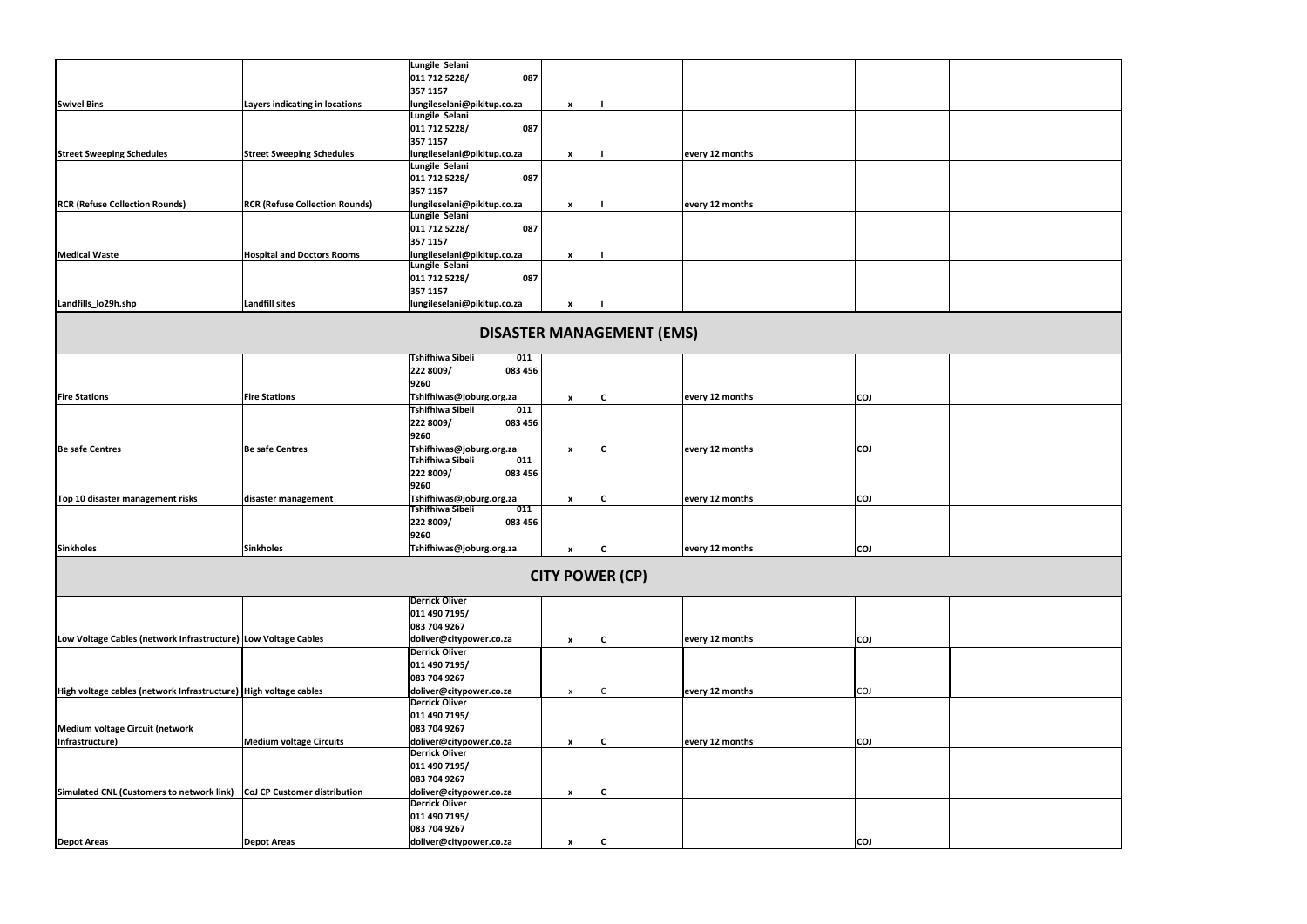|                                       |                                            | <b>Derrick Oliver</b>                            |              |   |                 |                 |  |
|---------------------------------------|--------------------------------------------|--------------------------------------------------|--------------|---|-----------------|-----------------|--|
|                                       |                                            | 011 490 7195/                                    |              |   |                 |                 |  |
|                                       |                                            | 083 704 9267                                     |              |   |                 |                 |  |
| <b>District regions</b>               | <b>District regions</b>                    | doliver@citypower.co.za                          | X            | C |                 | <b>COJ</b>      |  |
|                                       |                                            | <b>Derrick Oliver</b>                            |              |   |                 |                 |  |
|                                       |                                            | 011 490 7195/                                    |              |   |                 |                 |  |
|                                       |                                            | 083 704 9267                                     |              |   |                 |                 |  |
| <b>District areas</b>                 | <b>District areas</b>                      | doliver@citypower.co.za                          | $\pmb{\chi}$ | C |                 |                 |  |
|                                       |                                            | <b>Derrick Oliver</b>                            |              |   |                 |                 |  |
|                                       |                                            | 011 490 7195/                                    |              |   |                 |                 |  |
|                                       | Land and rights service application        | 083 704 9267                                     |              |   |                 |                 |  |
| <b>Service application footprints</b> |                                            | doliver@citypower.co.za                          |              | C | every 12 months | <b>COJ</b>      |  |
|                                       | footprints                                 | <b>Derrick Oliver</b>                            | $\pmb{\chi}$ |   |                 |                 |  |
|                                       |                                            |                                                  |              |   |                 |                 |  |
|                                       |                                            | 011 490 7195/                                    |              |   |                 |                 |  |
|                                       |                                            | 083 704 9267                                     |              |   |                 |                 |  |
| Load center                           | Load center                                | doliver@citypower.co.za                          | $\pmb{\chi}$ | C |                 |                 |  |
|                                       |                                            | <b>Derrick Oliver</b>                            |              |   |                 |                 |  |
|                                       |                                            | 011 490 7195/                                    |              |   |                 |                 |  |
|                                       |                                            | 083 704 9267                                     |              |   |                 |                 |  |
| <b>Metering points</b>                | Service connections                        | doliver@citypower.co.za                          | x            | C |                 |                 |  |
|                                       |                                            | <b>Derrick Oliver</b>                            |              |   |                 |                 |  |
|                                       |                                            | 011 490 7195/                                    |              |   |                 |                 |  |
|                                       |                                            | 083 704 9267                                     |              |   |                 |                 |  |
| <b>Pillar Box</b>                     | Distribute network                         | doliver@citypower.co.za                          | $\pmb{\chi}$ |   |                 |                 |  |
|                                       |                                            | <b>Derrick Oliver</b>                            |              |   |                 |                 |  |
|                                       |                                            | 011 490 7195/                                    |              |   |                 |                 |  |
|                                       |                                            | 083 704 9267                                     |              |   |                 |                 |  |
|                                       |                                            |                                                  |              |   |                 |                 |  |
| <b>Public lights Eskom</b>            | Public lights points                       | doliver@citypower.co.za<br><b>Derrick Oliver</b> | x            |   | every 12 months | <b>COJ</b>      |  |
|                                       |                                            |                                                  |              |   |                 |                 |  |
|                                       |                                            | 011 490 7195/                                    |              |   |                 |                 |  |
|                                       |                                            | 083 704 9267                                     |              |   |                 |                 |  |
| <b>Public lights City Power</b>       | <b>Public lightspoints</b>                 | doliver@citypower.co.za                          | $\pmb{\chi}$ | C | every 12 months | <b>COJ</b>      |  |
|                                       |                                            | <b>Derrick Oliver</b>                            |              |   |                 |                 |  |
|                                       |                                            | 011 490 7195/                                    |              |   |                 |                 |  |
|                                       |                                            | 083 704 9267                                     |              |   |                 |                 |  |
| <b>Joburg Regions</b>                 | <b>Joburg Regions</b>                      | doliver@citypower.co.za                          | $\pmb{\chi}$ | C |                 |                 |  |
|                                       |                                            | <b>Derrick Oliver</b>                            |              |   |                 |                 |  |
|                                       |                                            | 011 490 7195/                                    |              |   |                 |                 |  |
|                                       |                                            | 083 704 9267                                     |              |   |                 |                 |  |
| <b>Stations/Sub stations</b>          | Stations/Sub stations                      | doliver@citypower.co.za                          | $\pmb{\chi}$ | C | every 12 months | <b>COJ</b>      |  |
|                                       |                                            | <b>Derrick Oliver</b>                            |              |   |                 |                 |  |
|                                       |                                            | 011 490 7195/                                    |              |   |                 |                 |  |
|                                       |                                            | 083 704 9267                                     |              |   |                 |                 |  |
| <b>Hotspots</b>                       | <b>Risk control - theft and vanadalism</b> | doliver@citypower.co.za                          |              | C | every 12 months | <b>COJ</b>      |  |
|                                       |                                            | <b>Derrick Oliver</b>                            | $\pmb{\chi}$ |   |                 |                 |  |
|                                       |                                            |                                                  |              |   |                 |                 |  |
|                                       |                                            | 011 490 7195/                                    |              |   |                 |                 |  |
|                                       |                                            | 083 704 9267                                     |              |   |                 |                 |  |
| <b>Towers</b>                         | <b>Tower structure</b>                     | doliver@citypower.co.za                          | $\pmb{\chi}$ | C |                 |                 |  |
|                                       |                                            | <b>Derrick Oliver</b>                            |              |   |                 |                 |  |
|                                       |                                            | 011 490 7195/                                    |              |   |                 |                 |  |
|                                       | Network & improvement &                    | 083 704 9267                                     |              |   |                 |                 |  |
| Inner city development area           | refurbishment                              | doliver@citypower.co.za                          | $\pmb{\chi}$ |   |                 |                 |  |
|                                       |                                            |                                                  |              |   |                 |                 |  |
|                                       |                                            | <b>CORPORATE GEO-INFORMATICS (CGIS)</b>          |              |   |                 |                 |  |
|                                       |                                            | <b>CGIS Project Section</b>                      |              |   |                 |                 |  |
|                                       |                                            | 011 407-6095/6200/6203                           |              |   |                 |                 |  |
|                                       |                                            |                                                  |              |   |                 |                 |  |
|                                       |                                            | Cgisprojects@joburg.org.za/                      |              |   |                 |                 |  |
| Administrative Boundaries: Grid_2500  | Index for hardcopy maps                    | CgisCRM@Joburg.org.za                            | x            |   |                 | COJ / Eservices |  |
|                                       |                                            | <b>CGIS Project Section</b>                      |              |   |                 |                 |  |
|                                       |                                            | 011 407-6095/6200/6203                           |              |   |                 |                 |  |
|                                       |                                            | Cgisprojects@joburg.org.za/                      |              |   |                 |                 |  |
| Administrative Boundaries: Grid_5000  | Index for hardcopy maps                    | CgisCRM@Joburg.org.za                            | x            |   |                 | COJ / Eservices |  |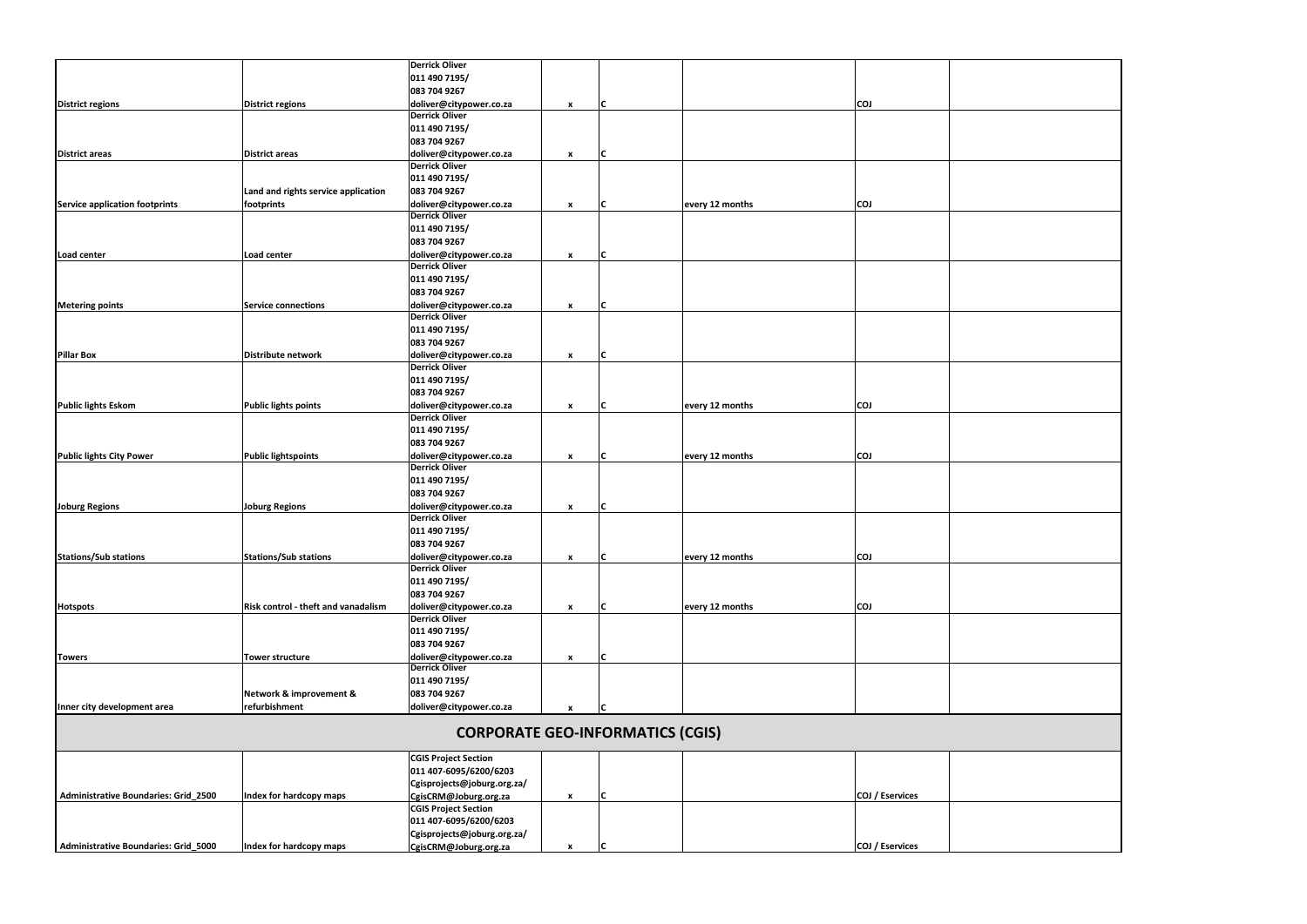|                                           |                                            | <b>CGIS Project Section</b>                          |              |   |               |                 |  |
|-------------------------------------------|--------------------------------------------|------------------------------------------------------|--------------|---|---------------|-----------------|--|
|                                           |                                            | 011 407-6095/6200/6203                               |              |   |               |                 |  |
|                                           |                                            | Cgisprojects@joburg.org.za/                          |              |   |               |                 |  |
| <b>Administrative Boundaries: Wards</b>   | Wards                                      | CgisCRM@Joburg.org.za                                | $\mathbf{x}$ | P |               | COJ / Eservices |  |
|                                           |                                            | <b>CGIS Project Section</b>                          |              |   |               |                 |  |
|                                           |                                            | 011 407-6095/6200/6203                               |              |   |               |                 |  |
|                                           |                                            | Cgisprojects@joburg.org.za/                          |              |   |               |                 |  |
| Projects: Innercity_Bad_Buildings         |                                            | CgisCRM@Joburg.org.za                                | $\pmb{\chi}$ |   |               |                 |  |
|                                           |                                            | <b>CGIS Project Section</b>                          |              |   |               |                 |  |
|                                           |                                            | 011 407-6095/6200/6203                               |              |   |               |                 |  |
|                                           |                                            | Cgisprojects@joburg.org.za/                          |              |   |               |                 |  |
| Projects: Innercity_Billing_Data          |                                            | CgisCRM@Joburg.org.za                                | $\pmb{\chi}$ |   |               |                 |  |
|                                           |                                            | <b>CGIS Project Section</b>                          |              |   |               |                 |  |
|                                           |                                            | 011 407-6095/6200/6203                               |              |   |               |                 |  |
|                                           |                                            | Cgisprojects@joburg.org.za/                          |              |   |               |                 |  |
| Projects: Innercity_Buildings_With_Issues |                                            | CgisCRM@Joburg.org.za                                | x            |   |               |                 |  |
|                                           |                                            | <b>CGIS Project Section</b>                          |              |   |               |                 |  |
|                                           |                                            | 011 407-6095/6200/6203                               |              |   |               |                 |  |
|                                           |                                            | Cgisprojects@joburg.org.za/                          |              |   |               |                 |  |
| <b>Projects: Innercity_Legal</b>          | <b>Legal Action Buildings In Innercity</b> |                                                      | $\mathbf{x}$ |   |               |                 |  |
|                                           |                                            | CgisCRM@Joburg.org.za<br><b>CGIS Project Section</b> |              |   |               |                 |  |
|                                           |                                            | 011 407-6095/6200/6203                               |              |   |               |                 |  |
|                                           | Inner City Properties (Debt, legal         |                                                      |              |   |               |                 |  |
|                                           |                                            | Cgisprojects@joburg.org.za/                          |              |   |               |                 |  |
| Projects: Innercity_Billing_2009          | status, services)                          | CgisCRM@Joburg.org.za                                | $\mathbf{x}$ |   |               |                 |  |
|                                           |                                            | <b>CGIS Project Section</b>                          |              |   |               |                 |  |
|                                           |                                            | 011 407-6095/6200/6203                               |              |   |               |                 |  |
|                                           |                                            | Cgisprojects@joburg.org.za/                          |              |   |               |                 |  |
| <b>Innercity Sub-Quadrants</b>            | <b>Inner City Sub-quadrants</b>            | CgisCRM@Joburg.org.za                                | x            | C |               |                 |  |
|                                           |                                            | <b>CGIS Project Section</b>                          |              |   |               |                 |  |
|                                           |                                            | 011 407-6095/6200/6203                               |              |   |               |                 |  |
|                                           |                                            | Cgisprojects@joburg.org.za/                          |              |   |               |                 |  |
| <b>Innercity Quadrants_final</b>          | Inner City Quadrants (1-4)                 | CgisCRM@Joburg.org.za                                | $\mathbf{x}$ | C |               |                 |  |
|                                           |                                            | <b>CGIS Project Section</b>                          |              |   |               |                 |  |
|                                           |                                            | 011 407-6095/6200/6203                               |              |   |               |                 |  |
|                                           | Regional spatial development               | Cgisprojects@joburg.org.za/                          |              |   |               |                 |  |
| <b>RSDF</b> data                          | framework                                  | CgisCRM@Joburg.org.za                                | X            | C |               | <b>COJ</b>      |  |
|                                           |                                            | <b>CGIS Project Section</b>                          |              |   |               |                 |  |
|                                           |                                            | 011 407-6095/6200/6203                               |              |   |               |                 |  |
|                                           |                                            | Cgisprojects@joburg.org.za/                          |              |   |               |                 |  |
| <b>RUMPS_Data</b>                         | <b>Regional Urban Management Plans</b>     | CgisCRM@Joburg.org.za                                | $\pmb{\chi}$ | C |               | <b>COJ</b>      |  |
|                                           |                                            | <b>CGIS Project Section</b>                          |              |   |               |                 |  |
|                                           |                                            | 011 407-6095/6200/6203                               |              |   |               |                 |  |
|                                           |                                            | Cgisprojects@joburg.org.za/                          |              |   |               |                 |  |
| Aerial photography (1996 - 2012)          | Flown every 3 years                        | CgisCRM@Joburg.org.za                                | X            | P | every 3 years | COJ / Eservices |  |
|                                           |                                            | <b>CGIS Project Section</b>                          |              |   |               |                 |  |
|                                           |                                            | 011 407-6095/6200/6203                               |              |   |               |                 |  |
|                                           |                                            | Cgisprojects@joburg.org.za/                          |              |   |               |                 |  |
| 3D Modelling (2012)                       |                                            | CgisCRM@Joburg.org.za                                | X            | C |               |                 |  |
|                                           |                                            | <b>CGIS Project Section</b>                          |              |   |               |                 |  |
|                                           |                                            | 011 407-6095/6200/6203                               |              |   |               |                 |  |
|                                           |                                            | Cgisprojects@joburg.org.za/                          |              |   |               |                 |  |
| <b>Building footprints (2012)</b>         |                                            | CgisCRM@Joburg.org.za                                | X            | C |               |                 |  |
|                                           |                                            | <b>CGIS Project Section</b>                          |              |   |               |                 |  |
|                                           |                                            | 011 407-6095/6200/6203                               |              |   |               |                 |  |
|                                           |                                            | Cgisprojects@joburg.org.za/                          |              |   |               |                 |  |
| Fan Parks 2010                            |                                            |                                                      |              | P |               |                 |  |
|                                           |                                            | CgisCRM@Joburg.org.za<br><b>CGIS Project Section</b> | $\pmb{\chi}$ |   |               |                 |  |
|                                           |                                            |                                                      |              |   |               |                 |  |
|                                           |                                            | 011 407-6095/6200/6203                               |              |   |               |                 |  |
|                                           |                                            | Cgisprojects@joburg.org.za/                          |              |   |               |                 |  |
| <b>Railway station</b>                    |                                            | CgisCRM@Joburg.org.za                                | $\mathbf{x}$ | P |               | COJ / Eservices |  |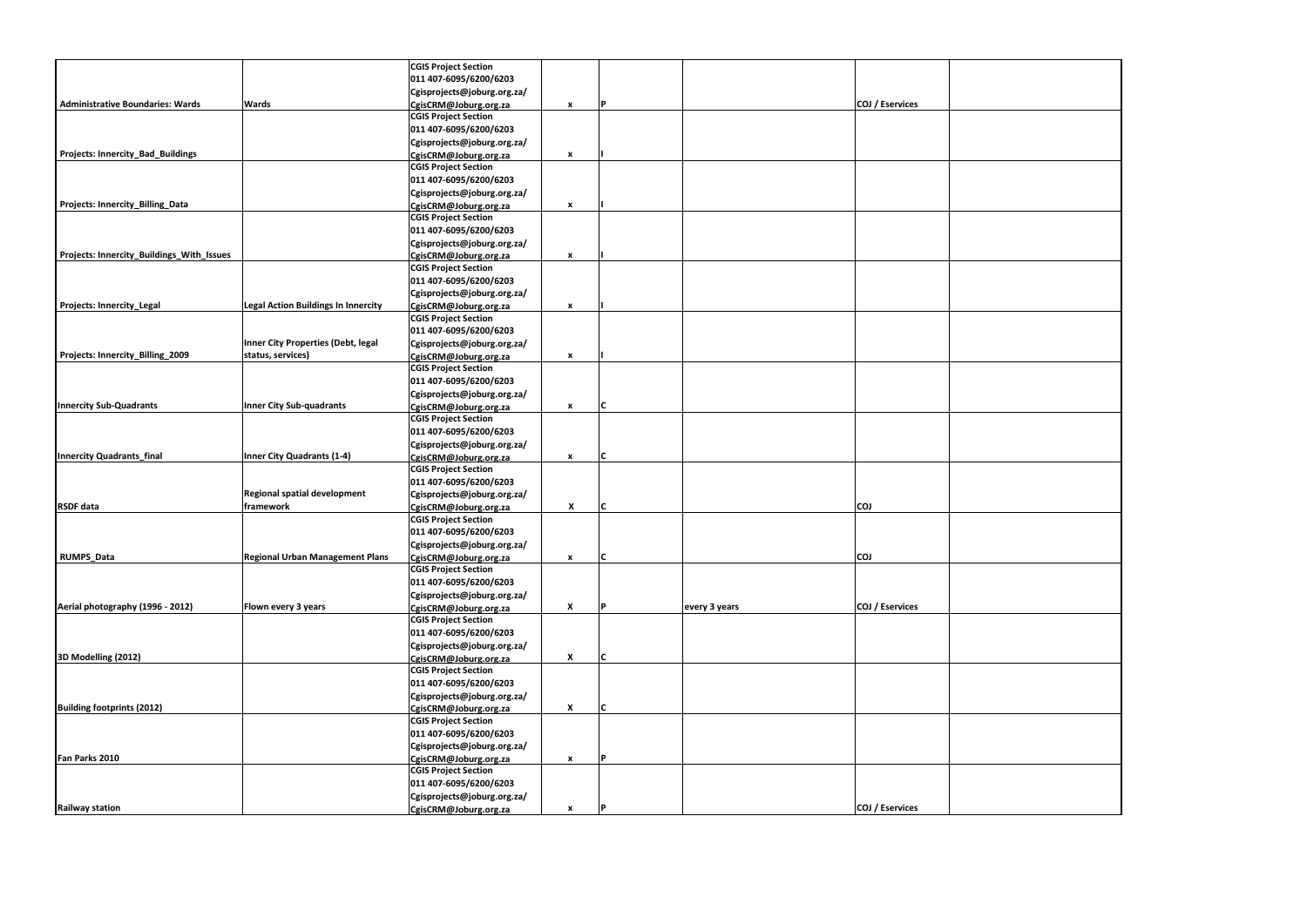|                              |                                | <b>CGIS Project Section</b> |                    |          |               |                 |  |
|------------------------------|--------------------------------|-----------------------------|--------------------|----------|---------------|-----------------|--|
|                              |                                | 011 407-6095/6200/6203      |                    |          |               |                 |  |
|                              |                                | Cgisprojects@joburg.org.za/ |                    |          |               |                 |  |
| <b>Raillways</b>             |                                | CgisCRM@Joburg.org.za       | $\mathbf{x}$       | IP.      |               | COJ / Eservices |  |
|                              |                                | <b>CGIS Project Section</b> |                    |          |               |                 |  |
|                              |                                | 011 407-6095/6200/6203      |                    |          |               |                 |  |
|                              |                                | Cgisprojects@joburg.org.za/ |                    |          |               |                 |  |
| <b>Stadiums</b>              | <b>Stadia</b>                  | CgisCRM@Joburg.org.za       | x                  | P        |               |                 |  |
|                              |                                | <b>CGIS Project Section</b> |                    |          |               |                 |  |
|                              |                                | 011 407-6095/6200/6203      |                    |          |               |                 |  |
|                              |                                |                             |                    |          |               |                 |  |
|                              |                                | Cgisprojects@joburg.org.za/ |                    |          |               |                 |  |
| <b>Stands</b>                | Stands/parcels                 | CgisCRM@Joburg.org.za       | X                  | IP.      | daily         | COJ / Eservices |  |
|                              |                                | <b>CGIS Project Section</b> |                    |          |               |                 |  |
|                              |                                | 011 407-6095/6200/6203      |                    |          |               |                 |  |
|                              |                                | Cgisprojects@joburg.org.za/ |                    |          |               |                 |  |
| <b>Town Planning Schemes</b> |                                | CgisCRM@Joburg.org.za       | x                  | <b>P</b> |               | COJ / Eservices |  |
|                              |                                | <b>CGIS Project Section</b> |                    |          |               |                 |  |
|                              |                                | 011 407-6095/6200/6203      |                    |          |               |                 |  |
|                              |                                | Cgisprojects@joburg.org.za/ |                    |          |               |                 |  |
| <b>Town Prop</b>             | <b>Townships Proposed</b>      | CgisCRM@Joburg.org.za       | $\mathbf{x}$       | P        | daily         | COJ / Eservices |  |
|                              |                                | <b>CGIS Project Section</b> |                    |          |               |                 |  |
|                              |                                | 011 407-6095/6200/6203      |                    |          |               |                 |  |
|                              |                                | Cgisprojects@joburg.org.za/ |                    |          |               |                 |  |
| <b>Townships</b>             | <b>Townships</b>               | CgisCRM@Joburg.org.za       | x                  |          | daily         | COJ / Eservices |  |
|                              |                                | <b>CGIS Project Section</b> |                    |          |               |                 |  |
|                              |                                | 011 407-6095/6200/6203      |                    |          |               |                 |  |
|                              |                                | Cgisprojects@joburg.org.za/ |                    |          |               |                 |  |
| <b>UDZ Boundary</b>          | <b>Urban Development Zones</b> | CgisCRM@Joburg.org.za       | x                  | P        |               | COJ / Eservices |  |
|                              |                                | <b>CGIS Project Section</b> |                    |          |               |                 |  |
|                              |                                |                             |                    |          |               |                 |  |
|                              |                                | 011 407-6095/6200/6203      |                    |          |               |                 |  |
|                              |                                | Cgisprojects@joburg.org.za/ |                    |          |               |                 |  |
| Wards 2011 & 2006            | <b>Current wards 2011</b>      | CgisCRM@Joburg.org.za       | x                  | P        | every 5 years | COJ / Eservices |  |
|                              |                                | <b>CGIS Project Section</b> |                    |          |               |                 |  |
|                              |                                | 011 407-6095/6200/6203      |                    |          |               |                 |  |
|                              |                                | Cgisprojects@joburg.org.za/ |                    |          |               |                 |  |
| Zoning                       | Zoning                         | CgisCRM@Joburg.org.za       | x                  | IР.      | daily         | COJ / Eservices |  |
|                              |                                | <b>CGIS Project Section</b> |                    |          |               |                 |  |
|                              |                                | 011 407-6095/6200/6203      |                    |          |               |                 |  |
|                              |                                | Cgisprojects@joburg.org.za/ |                    |          |               |                 |  |
| <b>Informal Settlements</b>  |                                | CgisCRM@Joburg.org.za       | $\pmb{\chi}$       | P        |               | COJ / Eservices |  |
|                              |                                | <b>CGIS Project Section</b> |                    |          |               |                 |  |
|                              |                                | 011 407-6095/6200/6203      |                    |          |               |                 |  |
|                              |                                | Cgisprojects@joburg.org.za/ |                    |          |               |                 |  |
| Inner city poly              | <b>Inner City area</b>         | CgisCRM@Joburg.org.za       | X                  | P        |               | COJ / Eservices |  |
|                              |                                | <b>CGIS Project Section</b> |                    |          |               |                 |  |
|                              |                                | 011 407-6095/6200/6203      |                    |          |               |                 |  |
|                              |                                |                             |                    |          |               |                 |  |
|                              |                                | Cgisprojects@joburg.org.za/ |                    |          |               |                 |  |
| Farms                        | Farms                          | CgisCRM@Joburg.org.za       | $\mathbf{x}$       |          | daily         | COJ / Eservices |  |
|                              |                                | <b>CGIS Project Section</b> |                    |          |               |                 |  |
|                              |                                | 011 407-6095/6200/6203      |                    |          |               |                 |  |
|                              |                                | Cgisprojects@joburg.org.za/ |                    |          |               |                 |  |
| <b>Street Addresses</b>      | <b>Address</b>                 | CgisCRM@Joburg.org.za       | x                  |          | daily         | COJ / Eservices |  |
|                              |                                | <b>CGIS Project Section</b> |                    |          |               |                 |  |
|                              |                                | 011 407-6095/6200/6203      |                    |          |               |                 |  |
|                              |                                | Cgisprojects@joburg.org.za/ |                    |          |               |                 |  |
| <b>Portion</b>               | <b>Portion description</b>     | CgisCRM@Joburg.org.za       | X                  |          | daily         | COJ / Eservices |  |
|                              |                                | <b>CGIS Project Section</b> |                    |          |               |                 |  |
|                              |                                | 011 407-6095/6200/6203      |                    |          |               |                 |  |
|                              |                                | Cgisprojects@joburg.org.za/ |                    |          |               |                 |  |
| <b>CGIS_ROADCENTRELINE</b>   | <b>Rd Centre line</b>          | CgisCRM@Joburg.org.za       | $\pmb{\mathsf{x}}$ | P        | daily         | COJ / Eservices |  |
|                              |                                |                             |                    |          |               |                 |  |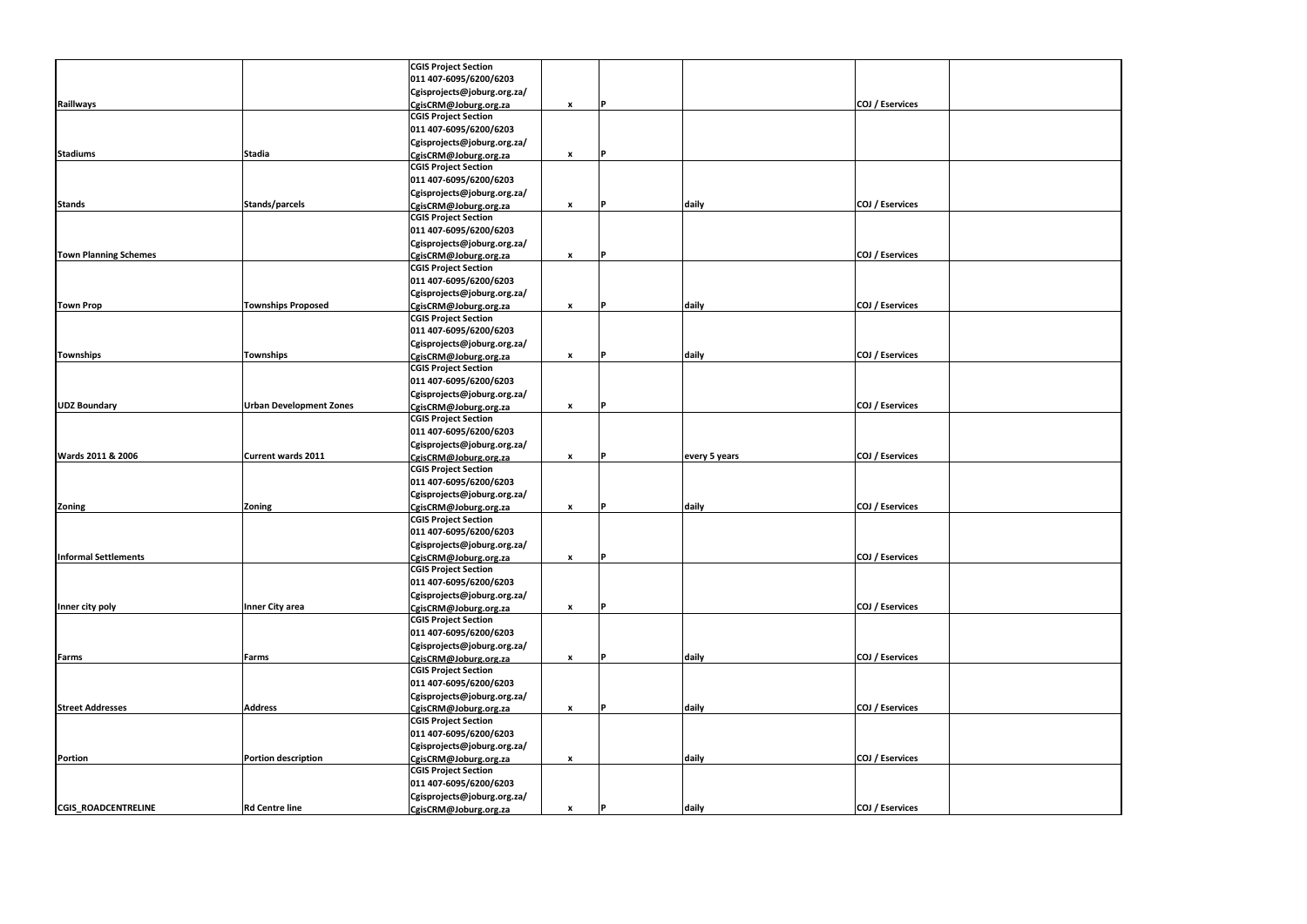|                            |                                          | <b>CGIS Project Section</b> |                           |                       |                 |  |
|----------------------------|------------------------------------------|-----------------------------|---------------------------|-----------------------|-----------------|--|
|                            |                                          | 011 407-6095/6200/6203      |                           |                       |                 |  |
|                            |                                          | Cgisprojects@joburg.org.za/ |                           |                       |                 |  |
| COJ Outline                | <b>COJ Boundary</b>                      | CgisCRM@Joburg.org.za       | $\mathbf{x}$              | ΙP                    | COJ / Eservices |  |
|                            |                                          | <b>CGIS Project Section</b> |                           |                       |                 |  |
|                            |                                          | 011 407-6095/6200/6203      |                           |                       |                 |  |
|                            | <b>Ground And Non-Ground Points used</b> | Cgisprojects@joburg.org.za/ |                           |                       |                 |  |
| <b>Lidar Points</b>        | for DEM Creation                         | CgisCRM@Joburg.org.za       | x                         | l P                   |                 |  |
|                            |                                          | <b>CGIS Project Section</b> |                           |                       |                 |  |
|                            |                                          | 011 407-6095/6200/6203      |                           |                       |                 |  |
|                            |                                          |                             |                           |                       |                 |  |
|                            |                                          | Cgisprojects@joburg.org.za/ |                           |                       |                 |  |
| Pictometry                 |                                          | CgisCRM@Joburg.org.za       | $\pmb{\chi}$              | IС                    |                 |  |
|                            |                                          | <b>CGIS Project Section</b> |                           |                       |                 |  |
|                            |                                          | 011 407-6095/6200/6203      |                           |                       |                 |  |
|                            |                                          | Cgisprojects@joburg.org.za/ |                           |                       |                 |  |
| Dams                       | Dams                                     | CgisCRM@Joburg.org.za       | x                         | l p                   | COJ / Eservices |  |
|                            |                                          | <b>CGIS Project Section</b> |                           |                       |                 |  |
|                            |                                          | 011 407-6095/6200/6203      |                           |                       |                 |  |
|                            |                                          | Cgisprojects@joburg.org.za/ |                           |                       |                 |  |
| Contour10m                 | 10m Contours                             | CgisCRM@Joburg.org.za       | x                         | l p                   | COJ / Eservices |  |
|                            |                                          | <b>CGIS Project Section</b> |                           |                       |                 |  |
|                            |                                          | 011 407-6095/6200/6203      |                           |                       |                 |  |
|                            |                                          | Cgisprojects@joburg.org.za/ |                           |                       |                 |  |
| Contour5m                  | Countour5m                               | CgisCRM@Joburg.org.za       | $\mathbf{x}$              |                       | COJ / Eservices |  |
|                            |                                          | <b>CGIS Project Section</b> |                           |                       |                 |  |
|                            |                                          |                             |                           |                       |                 |  |
|                            |                                          | 011 407-6095/6200/6203      |                           |                       |                 |  |
|                            |                                          | Cgisprojects@joburg.org.za/ |                           |                       |                 |  |
| Contour1m                  | Contour1m                                | CgisCRM@Joburg.org.za       | x                         | D                     |                 |  |
|                            |                                          | <b>CGIS Project Section</b> |                           |                       |                 |  |
|                            |                                          | 011 407-6095/6200/6203      |                           |                       |                 |  |
|                            |                                          | Cgisprojects@joburg.org.za/ |                           |                       |                 |  |
| Contour25cm                | Contour25cm                              | CgisCRM@Joburg.org.za       | $\pmb{\chi}$              | ΙP                    |                 |  |
|                            |                                          | <b>CGIS Project Section</b> |                           |                       |                 |  |
|                            |                                          | 011 407-6095/6200/6203      |                           |                       |                 |  |
|                            |                                          | Cgisprojects@joburg.org.za/ |                           |                       |                 |  |
| Contour2m                  | Contour2m                                | CgisCRM@Joburg.org.za       | x                         |                       | COJ / Eservices |  |
| Contour50cm                | Contour50cm                              | <b>CGIS Project Section</b> | $\boldsymbol{\mathsf{x}}$ | l p                   |                 |  |
|                            |                                          |                             |                           |                       |                 |  |
|                            |                                          |                             |                           | <b>TRANSPORTATION</b> |                 |  |
|                            |                                          | Lucky Padi                  |                           |                       |                 |  |
|                            |                                          | 011 870 4523                |                           |                       |                 |  |
| Metro and Putco bus routes | <b>Bus Routes</b>                        | Luckyp@joburg.org.za        | X                         | l P                   | <b>COJ</b>      |  |
|                            |                                          | <b>Lucky Padi</b>           |                           |                       |                 |  |
|                            |                                          | 011 870 4523                |                           |                       |                 |  |
| Metro and Putco bus stops  |                                          | Luckyp@joburg.org.za        |                           |                       | <b>COJ</b>      |  |
|                            | <b>Bus stops</b>                         | <b>Lucky Padi</b>           | x                         |                       |                 |  |
|                            |                                          |                             |                           |                       |                 |  |
|                            |                                          | 011 870 4523                |                           |                       |                 |  |
| <b>BRT Routes</b>          | <b>BRT Route -phase 1a</b>               | Luckyp@joburg.org.za        | X                         | IС                    | <b>COJ</b>      |  |
|                            |                                          | <b>Lucky Padi</b>           |                           |                       |                 |  |
|                            |                                          | 011 870 4523                |                           |                       |                 |  |
| <b>BRT</b> stations        | <b>BRT</b> stations                      | Luckyp@joburg.org.za        | X                         | IC.                   | COJ             |  |
|                            |                                          | <b>Lucky Padi</b>           |                           |                       |                 |  |
|                            |                                          | 011 870 4523                |                           |                       |                 |  |
| <b>Taxi routes</b>         | <b>Taxi Routes</b>                       | Luckyp@joburg.org.za        | x                         | l P                   | <b>COJ</b>      |  |
|                            |                                          | <b>Lucky Padi</b>           |                           |                       |                 |  |
|                            |                                          | 011 870 4523                |                           |                       |                 |  |
| heavy vehicle routes       | heavy vehicle routes                     | Luckyp@joburg.org.za        | X                         | IP.                   | <b>CO1</b>      |  |
|                            |                                          | <b>Lucky Padi</b>           |                           |                       |                 |  |
|                            |                                          |                             |                           |                       |                 |  |
|                            |                                          | 011 870 4523                |                           |                       |                 |  |
| <b>SPTN NODES</b>          | <b>Strategic Public Transport Nodes</b>  | Luckyp@joburg.org.za        | X                         | ΙP                    |                 |  |
|                            |                                          | <b>Lucky Padi</b>           |                           |                       |                 |  |
|                            |                                          | 011 870 4523                |                           |                       |                 |  |
| Park and Ride              | <b>Park and Ride Facilities</b>          | Luckyp@joburg.org.za        | $\pmb{\mathsf{x}}$        |                       |                 |  |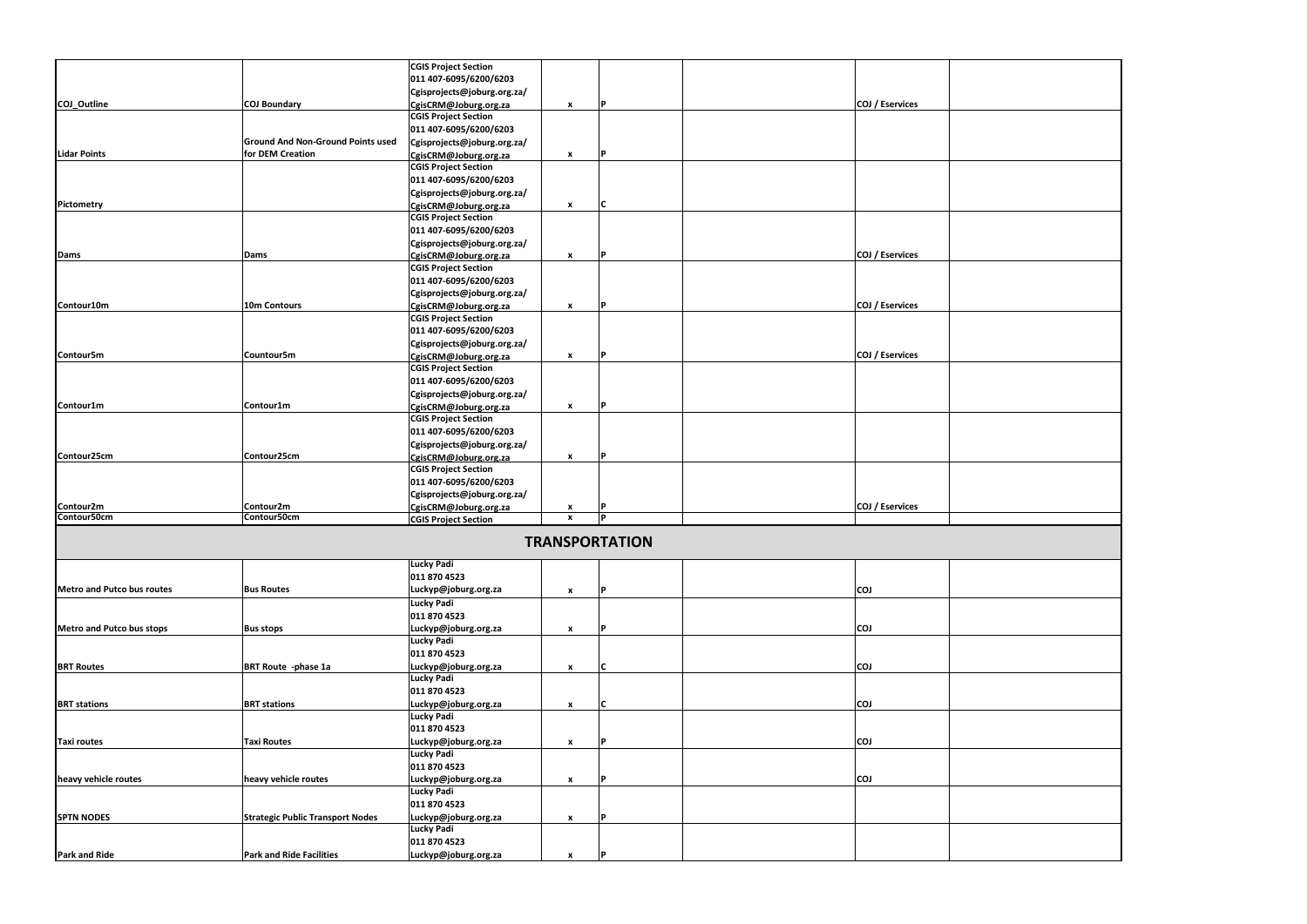| JRA Road Centreline (Version 6)                                                                | <b>Lucky Padi</b><br>011 870 4523<br>Luckyp@joburg.org.za<br><b>Ron Segenhout</b><br>011 298 5019/<br>082 493 2749<br>rneeleman@jra.org.za<br><b>Ron Segenhout</b><br>011 298 5019/<br>082 493 2749<br>rneeleman@jra.org.za<br><b>Ron Segenhout</b><br>011 298 5019/<br>082 493 2749<br>rneeleman@jra.org.za<br><b>Ron Segenhout</b><br>011 298 5019/<br>082 493 2749<br>rneeleman@jra.org.za<br><b>Ron Segenhout</b><br>011 298 5019/ | $\boldsymbol{x}$<br>$\pmb{\chi}$<br>$\pmb{\times}$<br>X<br>$\pmb{\chi}$                                                                                                                                                                   | D<br><b>JOHANNESBURG ROAD AGENCY (JRA)</b><br>Þ<br>١C | every 12 months                                                                                                                                    | <b>COJ</b><br><b>COJ &amp; Eservices</b><br><b>COJ</b> |  |
|------------------------------------------------------------------------------------------------|----------------------------------------------------------------------------------------------------------------------------------------------------------------------------------------------------------------------------------------------------------------------------------------------------------------------------------------------------------------------------------------------------------------------------------------|-------------------------------------------------------------------------------------------------------------------------------------------------------------------------------------------------------------------------------------------|-------------------------------------------------------|----------------------------------------------------------------------------------------------------------------------------------------------------|--------------------------------------------------------|--|
|                                                                                                |                                                                                                                                                                                                                                                                                                                                                                                                                                        |                                                                                                                                                                                                                                           |                                                       |                                                                                                                                                    |                                                        |  |
|                                                                                                |                                                                                                                                                                                                                                                                                                                                                                                                                                        |                                                                                                                                                                                                                                           |                                                       |                                                                                                                                                    |                                                        |  |
|                                                                                                |                                                                                                                                                                                                                                                                                                                                                                                                                                        |                                                                                                                                                                                                                                           |                                                       |                                                                                                                                                    |                                                        |  |
|                                                                                                |                                                                                                                                                                                                                                                                                                                                                                                                                                        |                                                                                                                                                                                                                                           |                                                       |                                                                                                                                                    |                                                        |  |
|                                                                                                |                                                                                                                                                                                                                                                                                                                                                                                                                                        |                                                                                                                                                                                                                                           |                                                       |                                                                                                                                                    |                                                        |  |
|                                                                                                |                                                                                                                                                                                                                                                                                                                                                                                                                                        |                                                                                                                                                                                                                                           |                                                       |                                                                                                                                                    |                                                        |  |
|                                                                                                |                                                                                                                                                                                                                                                                                                                                                                                                                                        |                                                                                                                                                                                                                                           |                                                       |                                                                                                                                                    |                                                        |  |
|                                                                                                |                                                                                                                                                                                                                                                                                                                                                                                                                                        |                                                                                                                                                                                                                                           |                                                       |                                                                                                                                                    |                                                        |  |
|                                                                                                |                                                                                                                                                                                                                                                                                                                                                                                                                                        |                                                                                                                                                                                                                                           |                                                       |                                                                                                                                                    |                                                        |  |
|                                                                                                |                                                                                                                                                                                                                                                                                                                                                                                                                                        |                                                                                                                                                                                                                                           |                                                       |                                                                                                                                                    |                                                        |  |
|                                                                                                |                                                                                                                                                                                                                                                                                                                                                                                                                                        |                                                                                                                                                                                                                                           |                                                       |                                                                                                                                                    |                                                        |  |
|                                                                                                |                                                                                                                                                                                                                                                                                                                                                                                                                                        |                                                                                                                                                                                                                                           |                                                       |                                                                                                                                                    |                                                        |  |
|                                                                                                |                                                                                                                                                                                                                                                                                                                                                                                                                                        |                                                                                                                                                                                                                                           |                                                       |                                                                                                                                                    |                                                        |  |
|                                                                                                |                                                                                                                                                                                                                                                                                                                                                                                                                                        |                                                                                                                                                                                                                                           |                                                       |                                                                                                                                                    |                                                        |  |
|                                                                                                |                                                                                                                                                                                                                                                                                                                                                                                                                                        |                                                                                                                                                                                                                                           |                                                       |                                                                                                                                                    |                                                        |  |
|                                                                                                |                                                                                                                                                                                                                                                                                                                                                                                                                                        |                                                                                                                                                                                                                                           |                                                       |                                                                                                                                                    |                                                        |  |
|                                                                                                |                                                                                                                                                                                                                                                                                                                                                                                                                                        |                                                                                                                                                                                                                                           |                                                       |                                                                                                                                                    |                                                        |  |
|                                                                                                |                                                                                                                                                                                                                                                                                                                                                                                                                                        |                                                                                                                                                                                                                                           |                                                       |                                                                                                                                                    |                                                        |  |
|                                                                                                |                                                                                                                                                                                                                                                                                                                                                                                                                                        |                                                                                                                                                                                                                                           |                                                       |                                                                                                                                                    |                                                        |  |
|                                                                                                |                                                                                                                                                                                                                                                                                                                                                                                                                                        |                                                                                                                                                                                                                                           | C                                                     |                                                                                                                                                    | <b>COJ</b>                                             |  |
|                                                                                                |                                                                                                                                                                                                                                                                                                                                                                                                                                        |                                                                                                                                                                                                                                           |                                                       |                                                                                                                                                    |                                                        |  |
|                                                                                                |                                                                                                                                                                                                                                                                                                                                                                                                                                        |                                                                                                                                                                                                                                           |                                                       |                                                                                                                                                    |                                                        |  |
|                                                                                                | 082 493 2749                                                                                                                                                                                                                                                                                                                                                                                                                           |                                                                                                                                                                                                                                           |                                                       |                                                                                                                                                    |                                                        |  |
|                                                                                                | rneeleman@jra.org.za                                                                                                                                                                                                                                                                                                                                                                                                                   | $\pmb{\chi}$                                                                                                                                                                                                                              | ١C                                                    |                                                                                                                                                    |                                                        |  |
|                                                                                                | <b>JRA Infrastructure Planning</b>                                                                                                                                                                                                                                                                                                                                                                                                     |                                                                                                                                                                                                                                           |                                                       |                                                                                                                                                    |                                                        |  |
|                                                                                                | Andre Nel 011 2985099                                                                                                                                                                                                                                                                                                                                                                                                                  |                                                                                                                                                                                                                                           |                                                       |                                                                                                                                                    |                                                        |  |
|                                                                                                | anel@jra.org.za                                                                                                                                                                                                                                                                                                                                                                                                                        | $\mathbf{x}$                                                                                                                                                                                                                              | ١C                                                    |                                                                                                                                                    |                                                        |  |
|                                                                                                |                                                                                                                                                                                                                                                                                                                                                                                                                                        | <b>JMPD</b>                                                                                                                                                                                                                               |                                                       |                                                                                                                                                    |                                                        |  |
|                                                                                                |                                                                                                                                                                                                                                                                                                                                                                                                                                        |                                                                                                                                                                                                                                           |                                                       |                                                                                                                                                    |                                                        |  |
| Geocoded crime incidents recorded by<br>SAPS in a 2 km radious of the Ellis Park 011 758-9165/ | Nazira Cachalia                                                                                                                                                                                                                                                                                                                                                                                                                        |                                                                                                                                                                                                                                           |                                                       |                                                                                                                                                    |                                                        |  |
| Area (includes most of the inner city                                                          | 824644259                                                                                                                                                                                                                                                                                                                                                                                                                              |                                                                                                                                                                                                                                           | I (data is strictly                                   |                                                                                                                                                    |                                                        |  |
|                                                                                                | NaziraC@joburg.org.za                                                                                                                                                                                                                                                                                                                                                                                                                  |                                                                                                                                                                                                                                           | confidential)                                         |                                                                                                                                                    |                                                        |  |
|                                                                                                |                                                                                                                                                                                                                                                                                                                                                                                                                                        |                                                                                                                                                                                                                                           |                                                       |                                                                                                                                                    |                                                        |  |
|                                                                                                | Nazira Cachalia                                                                                                                                                                                                                                                                                                                                                                                                                        |                                                                                                                                                                                                                                           |                                                       |                                                                                                                                                    |                                                        |  |
|                                                                                                | 011 758-9165/                                                                                                                                                                                                                                                                                                                                                                                                                          |                                                                                                                                                                                                                                           |                                                       |                                                                                                                                                    |                                                        |  |
|                                                                                                | 824644259                                                                                                                                                                                                                                                                                                                                                                                                                              |                                                                                                                                                                                                                                           |                                                       |                                                                                                                                                    |                                                        |  |
| Official crime data per police precinct                                                        | NaziraC@joburg.org.za (Data                                                                                                                                                                                                                                                                                                                                                                                                            |                                                                                                                                                                                                                                           |                                                       |                                                                                                                                                    |                                                        |  |
|                                                                                                | original author is ISS)                                                                                                                                                                                                                                                                                                                                                                                                                | x                                                                                                                                                                                                                                         |                                                       |                                                                                                                                                    |                                                        |  |
|                                                                                                |                                                                                                                                                                                                                                                                                                                                                                                                                                        |                                                                                                                                                                                                                                           |                                                       |                                                                                                                                                    |                                                        |  |
|                                                                                                |                                                                                                                                                                                                                                                                                                                                                                                                                                        |                                                                                                                                                                                                                                           |                                                       |                                                                                                                                                    |                                                        |  |
|                                                                                                |                                                                                                                                                                                                                                                                                                                                                                                                                                        |                                                                                                                                                                                                                                           |                                                       |                                                                                                                                                    |                                                        |  |
|                                                                                                |                                                                                                                                                                                                                                                                                                                                                                                                                                        |                                                                                                                                                                                                                                           |                                                       |                                                                                                                                                    |                                                        |  |
|                                                                                                |                                                                                                                                                                                                                                                                                                                                                                                                                                        |                                                                                                                                                                                                                                           |                                                       |                                                                                                                                                    |                                                        |  |
|                                                                                                |                                                                                                                                                                                                                                                                                                                                                                                                                                        |                                                                                                                                                                                                                                           |                                                       |                                                                                                                                                    |                                                        |  |
|                                                                                                |                                                                                                                                                                                                                                                                                                                                                                                                                                        |                                                                                                                                                                                                                                           |                                                       |                                                                                                                                                    |                                                        |  |
|                                                                                                |                                                                                                                                                                                                                                                                                                                                                                                                                                        |                                                                                                                                                                                                                                           |                                                       |                                                                                                                                                    |                                                        |  |
|                                                                                                |                                                                                                                                                                                                                                                                                                                                                                                                                                        |                                                                                                                                                                                                                                           |                                                       |                                                                                                                                                    |                                                        |  |
|                                                                                                |                                                                                                                                                                                                                                                                                                                                                                                                                                        |                                                                                                                                                                                                                                           |                                                       |                                                                                                                                                    |                                                        |  |
| <b>Motor Vehicle Accidents where</b>                                                           |                                                                                                                                                                                                                                                                                                                                                                                                                                        |                                                                                                                                                                                                                                           |                                                       |                                                                                                                                                    |                                                        |  |
| fatalities have been recorded                                                                  |                                                                                                                                                                                                                                                                                                                                                                                                                                        |                                                                                                                                                                                                                                           |                                                       |                                                                                                                                                    |                                                        |  |
|                                                                                                |                                                                                                                                                                                                                                                                                                                                                                                                                                        |                                                                                                                                                                                                                                           |                                                       |                                                                                                                                                    |                                                        |  |
| throughout the City. Data available for                                                        |                                                                                                                                                                                                                                                                                                                                                                                                                                        |                                                                                                                                                                                                                                           | C                                                     |                                                                                                                                                    |                                                        |  |
|                                                                                                |                                                                                                                                                                                                                                                                                                                                                                                                                                        |                                                                                                                                                                                                                                           |                                                       |                                                                                                                                                    |                                                        |  |
|                                                                                                | Geocoded information related to<br>physical and social disorder issues in<br>the City of Jo'burg. Issues reveal the<br>link between the environment and<br>data will be utilized to develop crime                                                                                                                                                                                                                                      | Nazira Cachalia<br>crime in targeted areas of the City. The 011 758-9165/<br>824644259<br>NaziraC@joburg.org.za<br><b>Earl Stoles</b><br>072 616 2960<br>Earls@joburg.org.za<br><b>Earl Stoles</b><br>072 616 2960<br>Earls@joburg.org.za |                                                       | C (For physical<br>issues map<br>overlays only); C<br>(for Social and<br>busiines related<br>disorder to be<br>determined with<br>data owner)<br>C | <b>COMMUNITY DEVELOPMENT</b>                           |  |